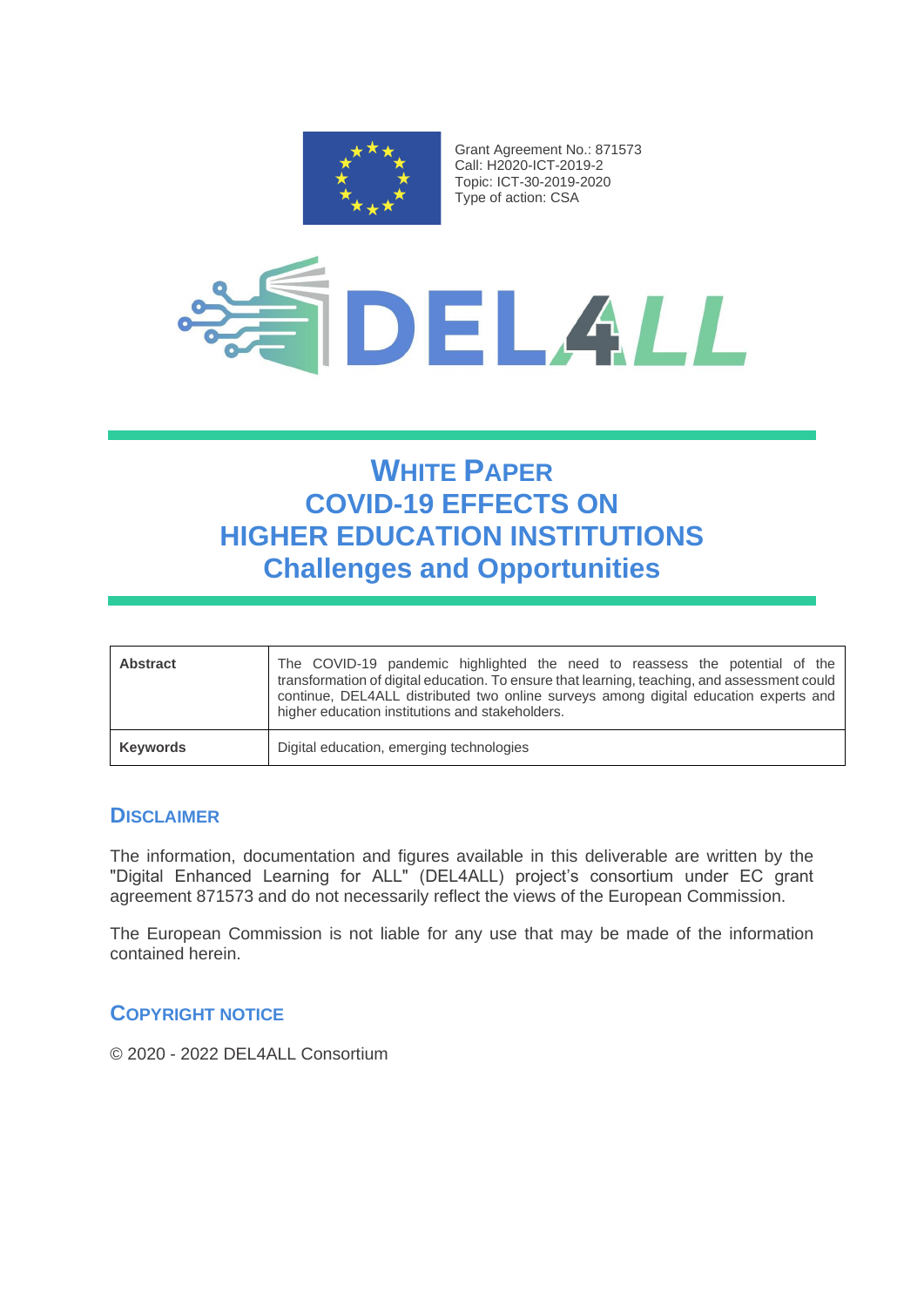

# 1. LIST OF CONTENTS

<span id="page-1-0"></span>

| 1.               |  |
|------------------|--|
| 2.               |  |
| 3 <sub>1</sub>   |  |
| $\overline{4}$ . |  |
| 5.               |  |
| 6.               |  |
| $\overline{7}$ . |  |
| 1.               |  |
| 2.               |  |
| 8.               |  |

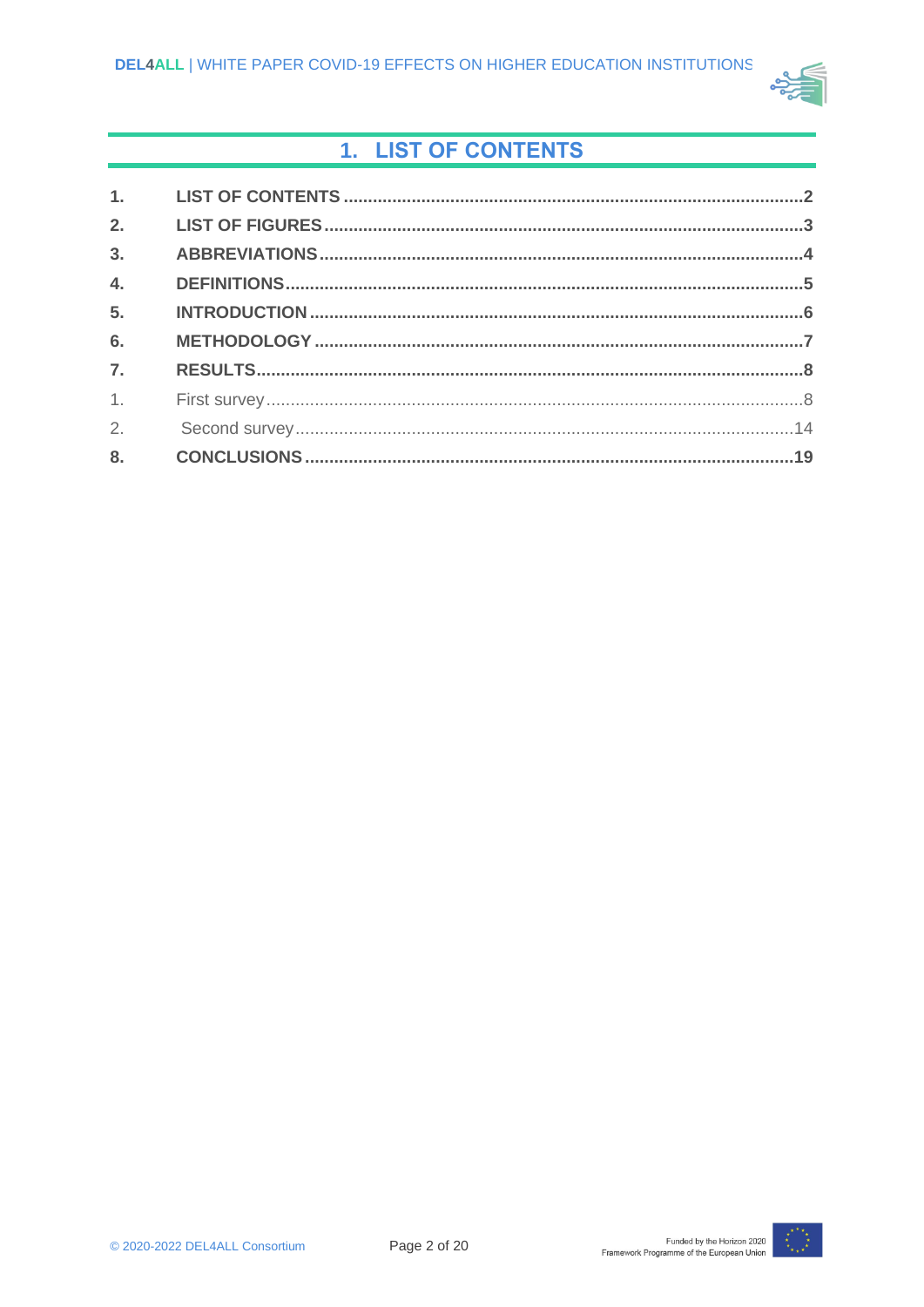

# **2. LIST OF FIGURES**

<span id="page-2-0"></span>

| <b>FIGURE 1: OUR APPROACH TO THE WHITE PAPER</b> | 4              |
|--------------------------------------------------|----------------|
| <b>FIGURE 2: FIRST SURVEY QUESTION 1</b>         | 5              |
| <b>FIGURE 3: FIRST SURVEY QUESTION 2</b>         | 6              |
| <b>FIGURE 4: FIRST SURVEY QUESTION 3</b>         | $\overline{7}$ |
| FIGURE 5: FIRST SURVEY QUESTION 4                | 8              |
| <b>FIGURE 6: FIRST SURVEY QUESTION 5</b>         | 9              |
| <b>FIGURE 7: FIRST SURVEY QUESTION 6</b>         | 10             |
| <b>FIGURE 8: SECOND SURVEY QUESTION 1</b>        | 11             |
| <b>FIGURE 9: SECOND SURVEY QUESTION 2</b>        | $12 \,$        |
| <b>FIGURE 10: SECOND SURVEY QUESTION 3</b>       | 13             |
| <b>FIGURE 11: SECOND SURVEY QUESTION 4</b>       | 14             |
| <b>FIGURE 12: SECOND SURVEY QUESTION 5</b>       | 15             |

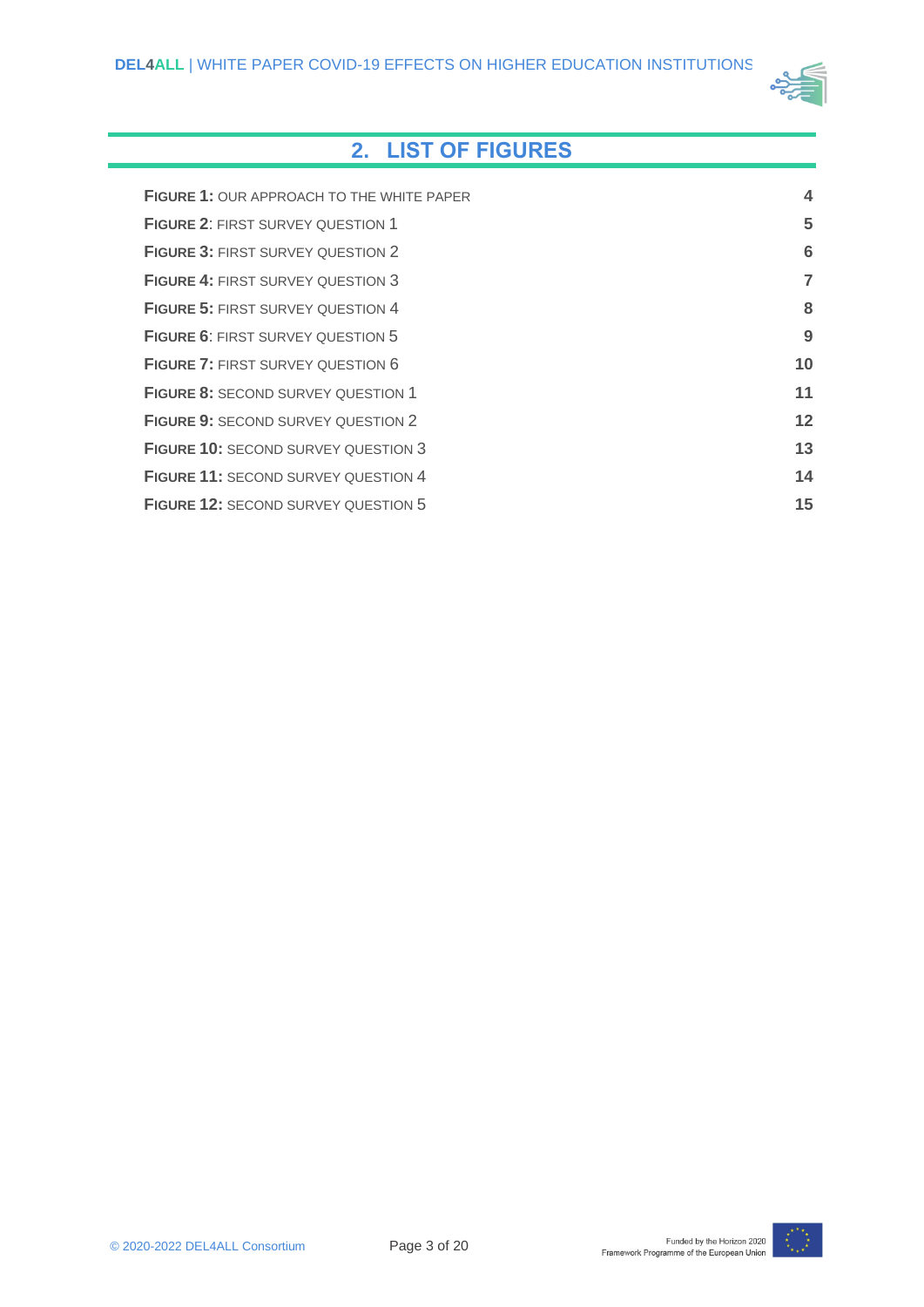

# **3. ABBREVIATIONS**

- <span id="page-3-0"></span>**AI** Artificial intelligence
- **AR** Augmented reality
- **LLL** Lifelong learning
- **LMS** Learning Management System
- **PLP** Personal Learning Profile
- **VR** Virtual reality

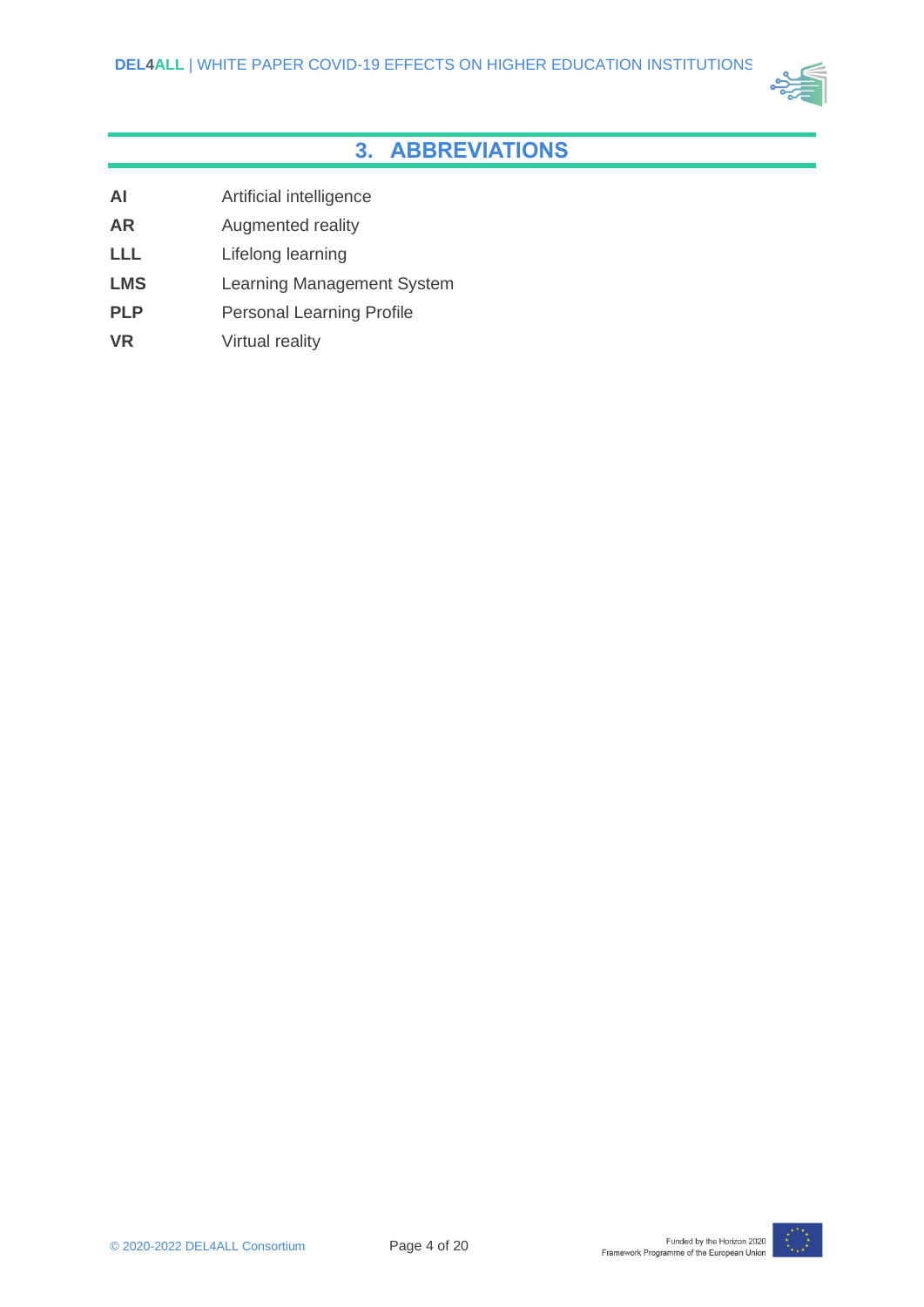

# **4. DEFINITIONS**

<span id="page-4-0"></span>**Blockchain** - is a distributed ledger that provides a way for information to be recorded and shared by a community.

**Games** - educational games are designed to help people learn about certain subjects, expand concepts, reinforce development, understand a historical event or culture, or assist them in learning a skill as they play.

**Data analytics** - is the process of examining data sets in order to find trends and draw conclusions about the information they contain.

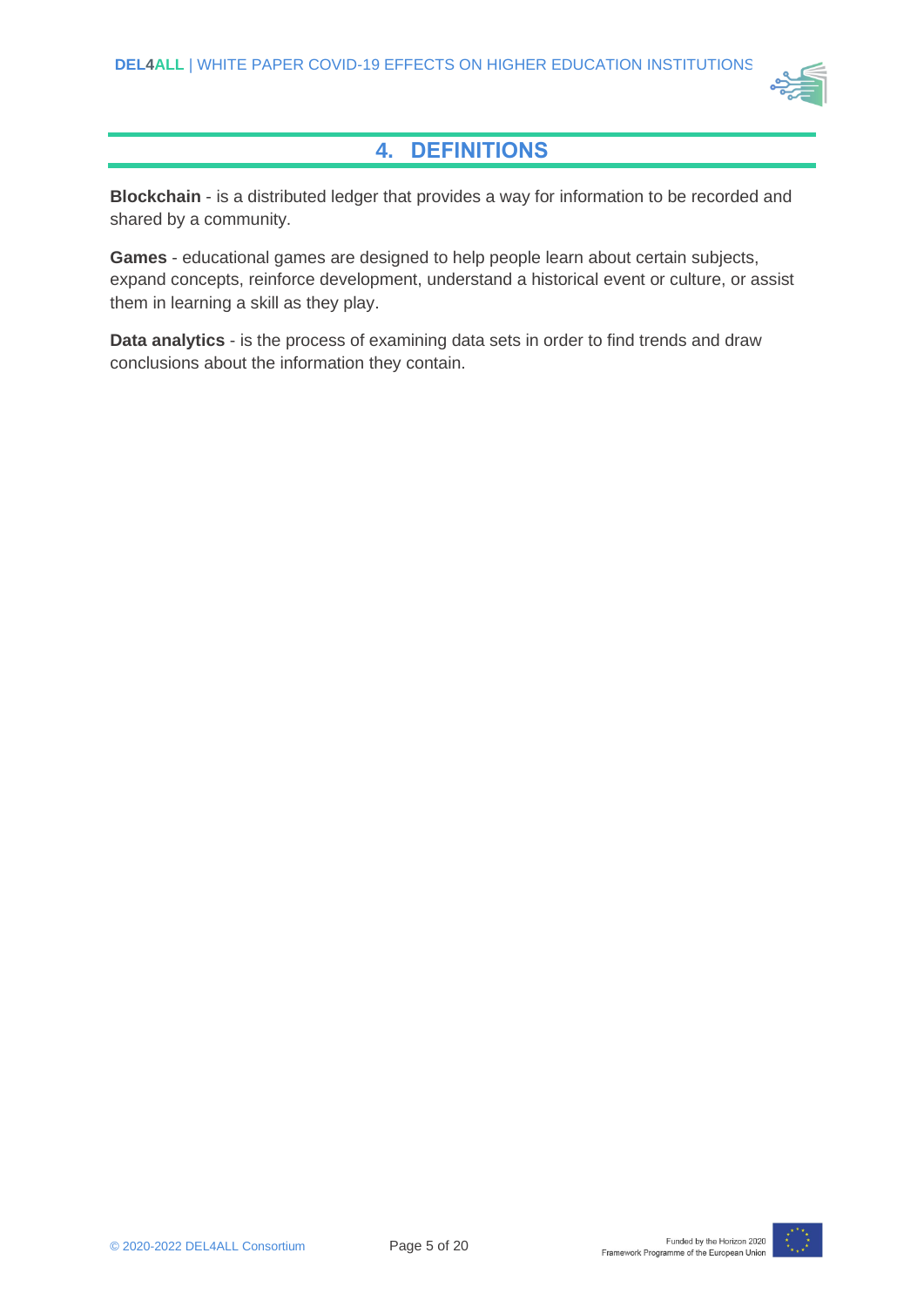

# **5. INTRODUCTION**

<span id="page-5-0"></span>The Coronavirus (COVID-19) pandemic and the closure of schools and universities in Europe highlights the need to reassess our assumptions about the transformation potential of digital education. To align with the key actions of the European Commission in stimulating digital transformation for Europe's economy and society, DEL4ALL conducted two surveys during the COVID-19 crisis. The first online survey was published at the end of May semester (2 June 2020 – 17 June 2020) to ensure that it reflected the 'new' experiences of digital education experts. A second survey was conducted between 16 July 2020 and 11 September 2020) among higher education institutions and stakeholders.

To secure more responses and gain a better understanding of how educational institutions are managing the continuity of higher education during COVID-19, and how they adapt their teaching practices to the future, the DEL4ALL surveys were designed to identify:

- major challenges facing schools and universities,
- main opportunities presented to education institutions,
- expected actions from authorities to guide the transformation in digital education,
- innovative and emerging technologies to support and enhance digital learning, and
- anticipations from stakeholders of permanent post-pandemic changes.

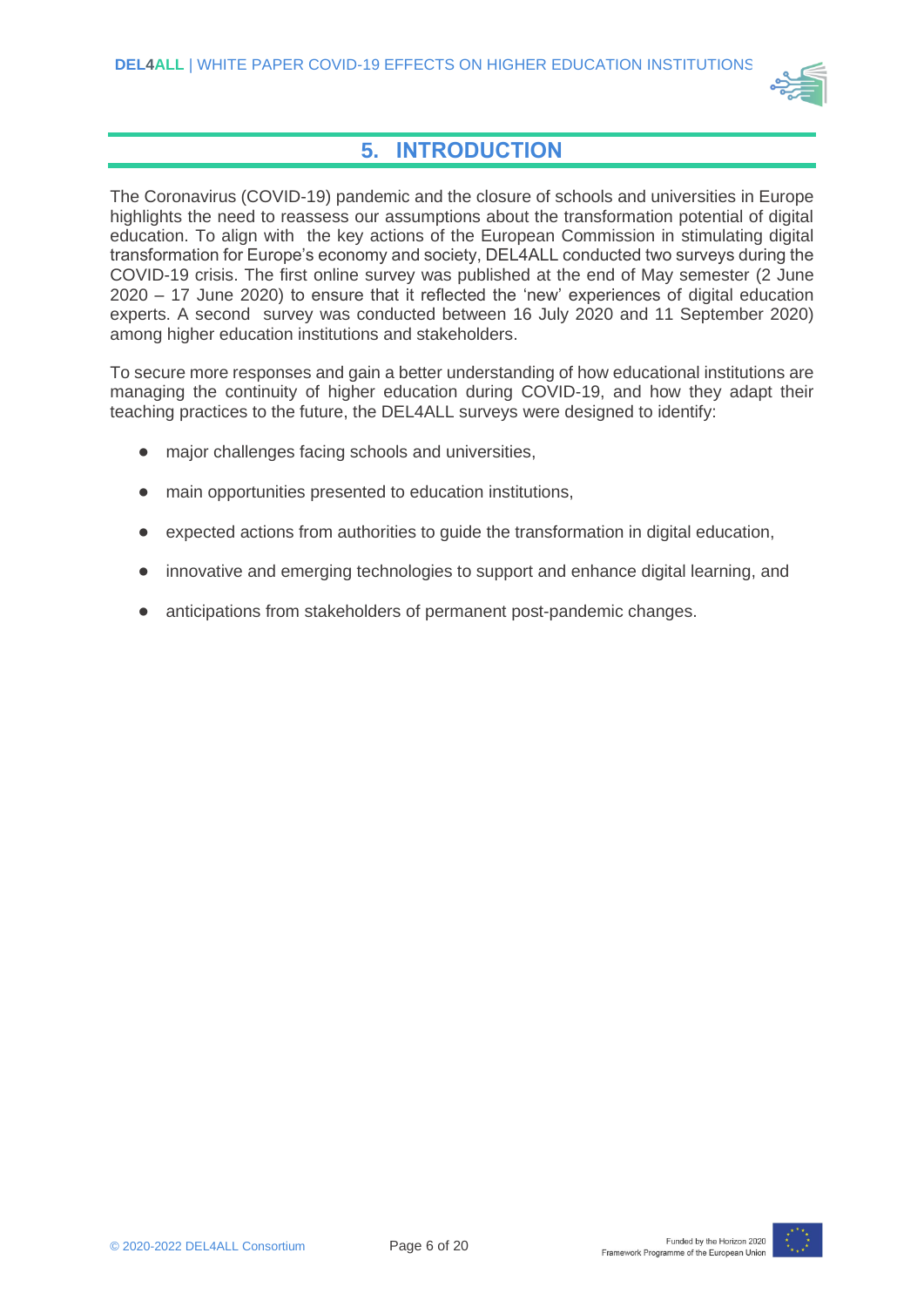

# **6. METHODOLOGY**

<span id="page-6-0"></span>The first survey was designed and distributed as an exploratory online survey during the final stages of the COVID-19 lockdown in Europe. The survey was sent to 50 digital education experts associated with the DEL4ALL project and distributed via various DEL4ALL channels. A total of 13 respondents (8 males, 5 females) based in 10 different EU countries and Malaysia completed the questionnaire. Most of the respondents are working as researchers, education consultants, and tertiary education lecturers covering an overlaying role between the mentioned options. The survey consisted of six open questions as well as four demographic questions.

The second survey ran after the COVID-19 lockdown in Europe. The survey was sent to more than 50 digital education experts associated with the DEL4ALL project and distributed via various proprietary and project partners' networks. A total of 30 respondents completed the survey. The quantitative survey consisted of four (4) demographic questions and five (5) multiple choice questions. Twenty-six (26) respondents answered the demographic questions: 17 males and 9 females between 35 and 65 years old, based in 10 different EU countries, Belize and United States of America, and most of the respondents are working as tertiary education lecturers (14) or researchers (9).

Respondents were asked to name at least 3 main action points for each question, the data analysis was completed by using the software NVivo and Qualtrics.

This paper summarises our findings from the two surveys and presents the statistical analysis of the collected data. The numbers included in the survey diagrams are the summarised values of each answer.



FIGURE 1 OUR APPROACH TO THE WHITE PAPER

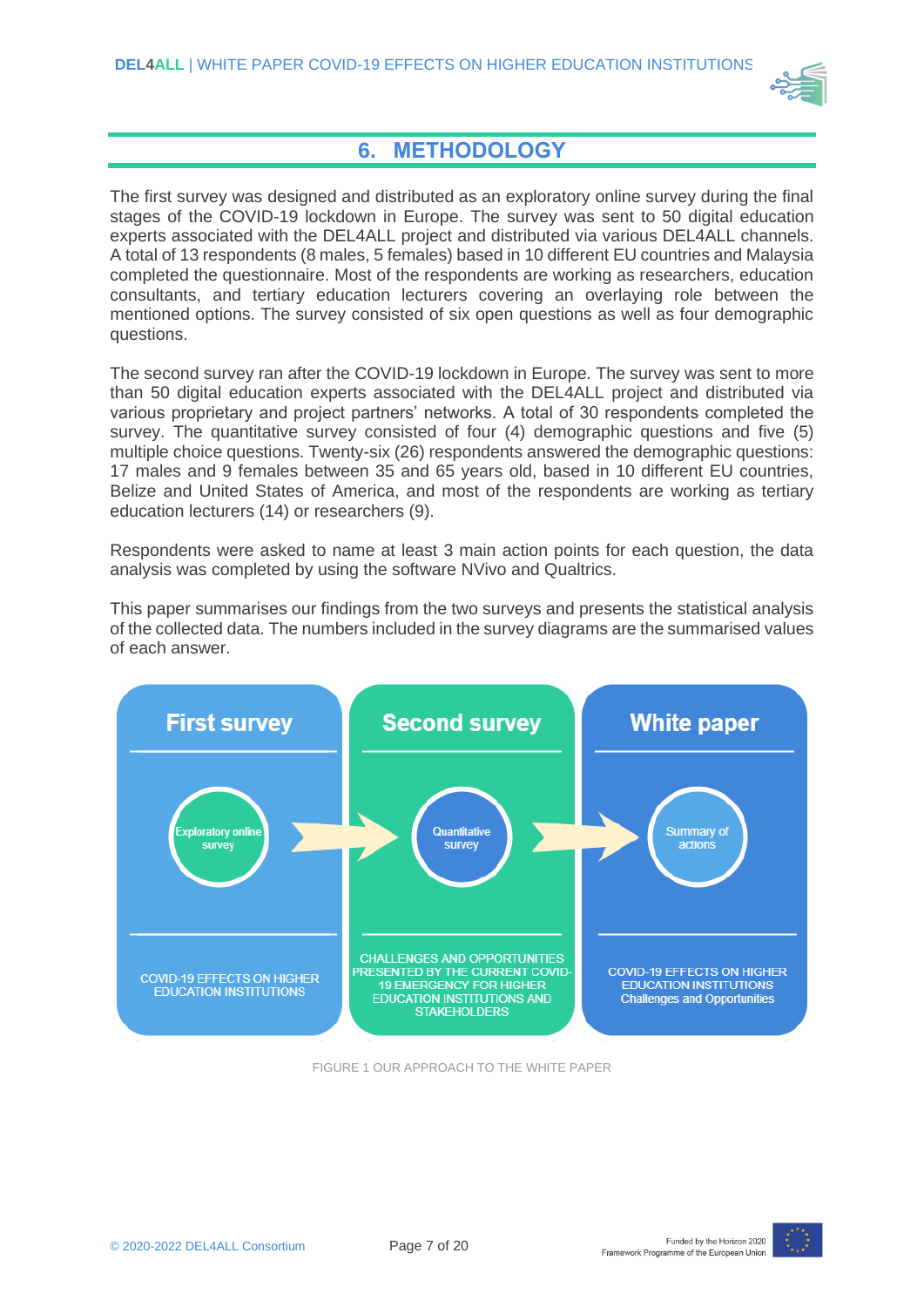

# **7. RESULTS**

### <span id="page-7-1"></span><span id="page-7-0"></span>**1. FIRST SURVEY**

#### **In your opinion, which main challenges does the COVID-19 emergenc present to higher education institutions?**

More than a fourth (27%) of respondents indicated that the digitalisation of offline education was the most challenging during the COVID-19 outbreak. A second main challenge identified by seven (7) respondents (18.9%) is related to the lack of tools and measures to enable remote education and the difficulties in setting up the necessary technologies. The lack of skills (10.8%) and experience of education staff with respect to the use of online platforms and flipped classroom models was considered to be the third main challenge COVID-19 presented to higher education institutions, answered by four (4) participants. In addition, four (4) survey respondents (8.1%) identified IT security issues, the predominance of "old" education structures, formative assessment and extra work load as challenge for higher education institutions, Difficult student interaction, health maintenance in face-to-face settings, frustration, and more competition between education institutions was stated by 2.7% of the respondents.



In your opinion, which main challenges does the COVID-19 emergenc present to higher education institutions?

FIGURE 2 FIRST SURVEY QUESTION 1

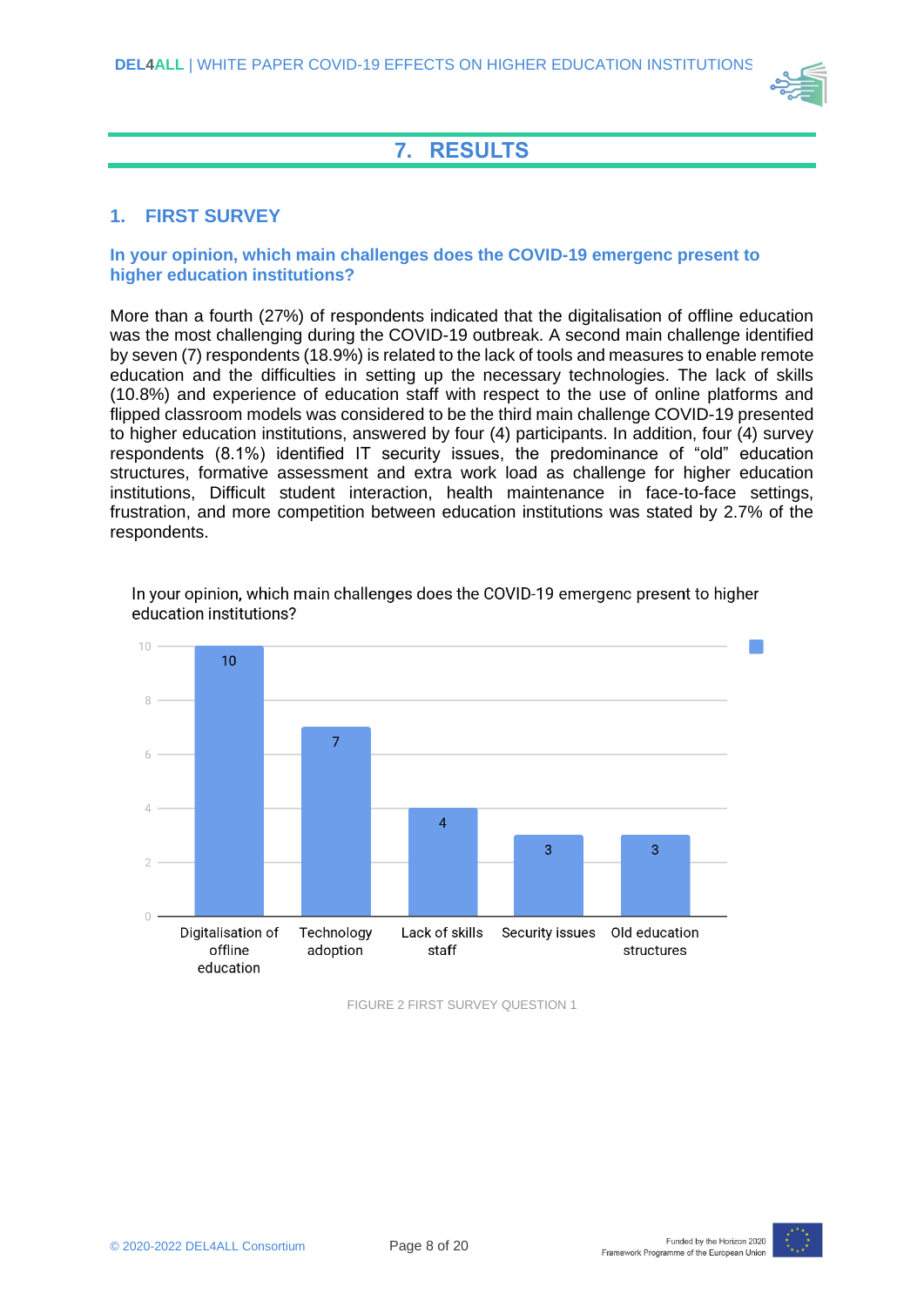

#### **Which main opportunities does the COVID-19 emergency present to higher education institutions?**

Almost half of the participants (49.9%) see the transformation of our educational system as the main opportunity the COVID-19 emergency brings about. They expect a transformation of core business processes, see the opportunity to re-imagine education in terms of purpose, relevance and methodology and expect more hybrid approaches and experimentation with new teaching and learning techniques, which incorporate technology. In addition, four (4) survey respondents think the COVID-19 emergency offers an important chance to identify shortcomings in existing infrastructures (16.6%) and to invest in emerging technologies that support the current reality and the future vision for learning. Respondents believe the COVID-19 emergency has reminded us of the social context of learning, but also the individual needs of students. This is seen as an opportunity to personalise learning in an adaptive way and to tailor education (12.5%) to students' personal needs. Respondents also identified that the COVID-19 pandemic is speeding up policy changes (4.1%) within institutions, people start rethinking travelling guidelines, increasing staff skills and competences, matters around diversity, equity, access and Universal Design for Learning can be creatively addressed now, and wider audiences can be reached.





FIGURE 3 FIRST SURVEY QUESTION 2

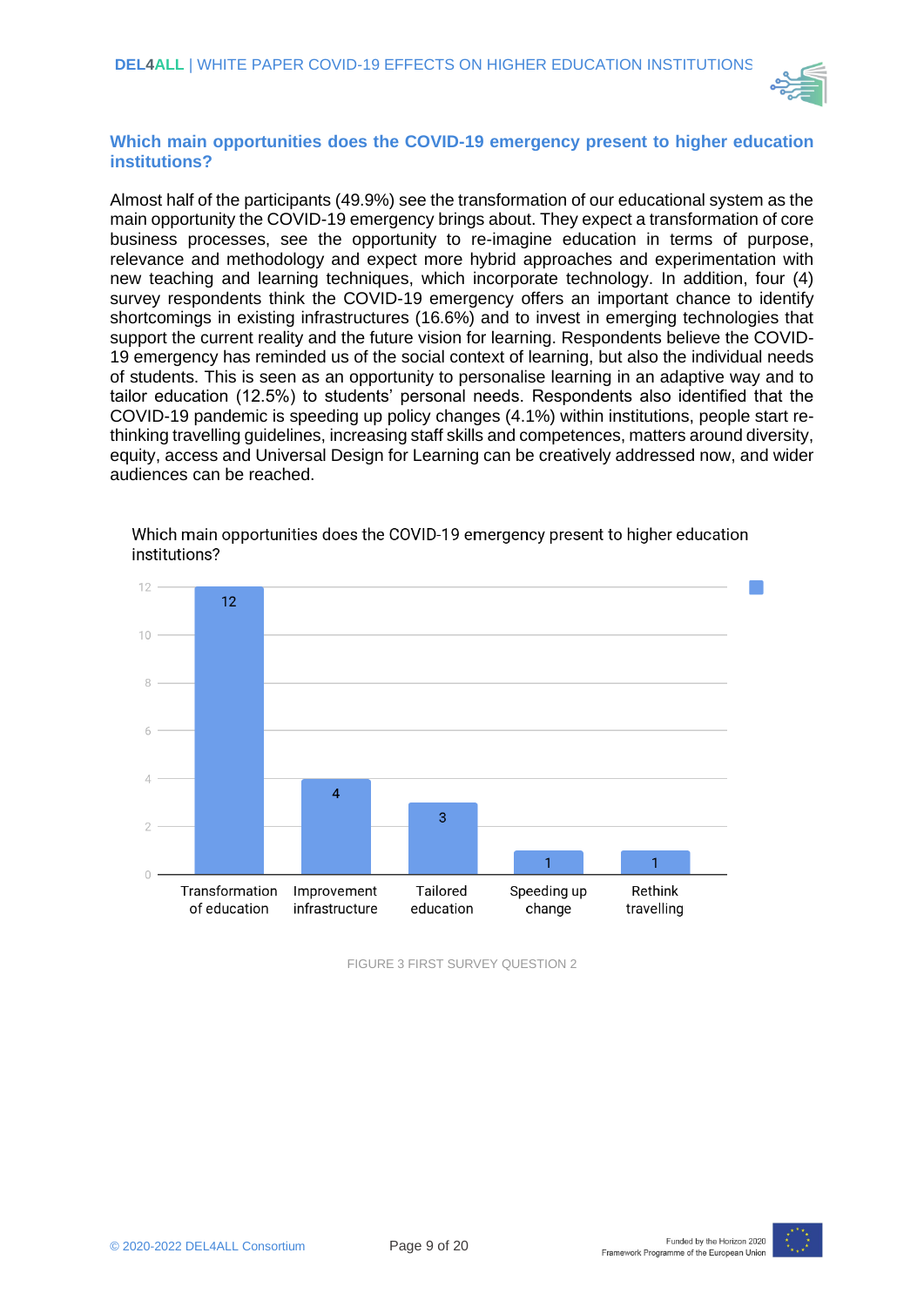

#### **In your opinion, which key actions should the European Commission take to support education technology in a higher education context?**

The third of the respondents (33.3%) mentioned a need for increased budgetary support investing in education and educational technology research, as well as in consulting and mentoring. Moreover, four (4) respondents (13.3%) expressed a need for regulation and legal frameworks to protect staff from being "replaced" by technology and for enabling rapid contracting of services. Furthermore, experts would like to see support in the development of concepts for Internet of Things in education and for integrating education technologies to facilitate stronger learning. Besides these main key actions, three (3) respondents (9.9%) would like the EC to promote the identification and sharing of best practices, to provide an evidence base that other institutions can confidently learn from, and help in fostering networks and communities. The assistance with capacity building and skills development of educators to stimulate more research on scalable and resilient educational infrastructures was also mentioned by three (3) participants (6.6%).



In your opinion, which key actions should the European Commission take to support education technology in a higher education context?

FIGURE 4 FIRST SURVEY QUESTION 3

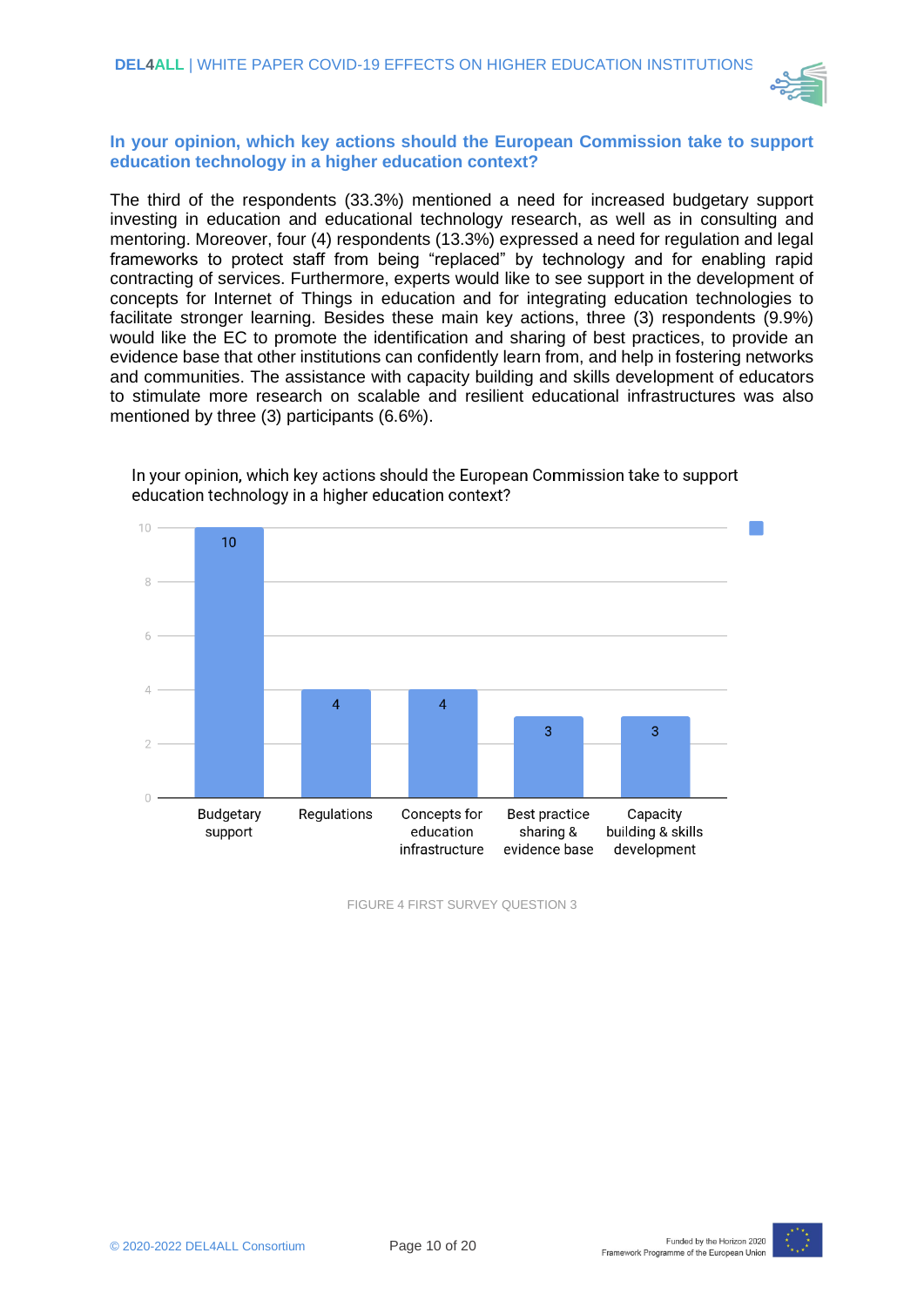

**How could emerging technologies, such as AI, AR, VR, blockchain, gaming, data analytics, support digital learning in a higher education context?**

More than the third of respondents (36.8%) identified the empowerment of education technologies as the main possible support towards digital learning for higher education institutions. Learning analytics can significantly enhance the learning experience, stated by four (4) respondents (20.8%) followed by VR and AR opportunities (15.6%). The usage of gaming in education training was highlighted by two (2) survey participants (10.4%), while blockchain was named by 5.2% of respondents. Participants stated that education technology can significantly enhance the learning experience, increase student engagement and participation and foster digital literacy – the latter is identified as a must for successfully competing on the labour market.



How could emerging technologies, such as AI, AR, VR, blockchain, gaming, data analytics, support digital learning in a higher education context?

FIGURE 5 FIRST SURVEY QUESTION 4

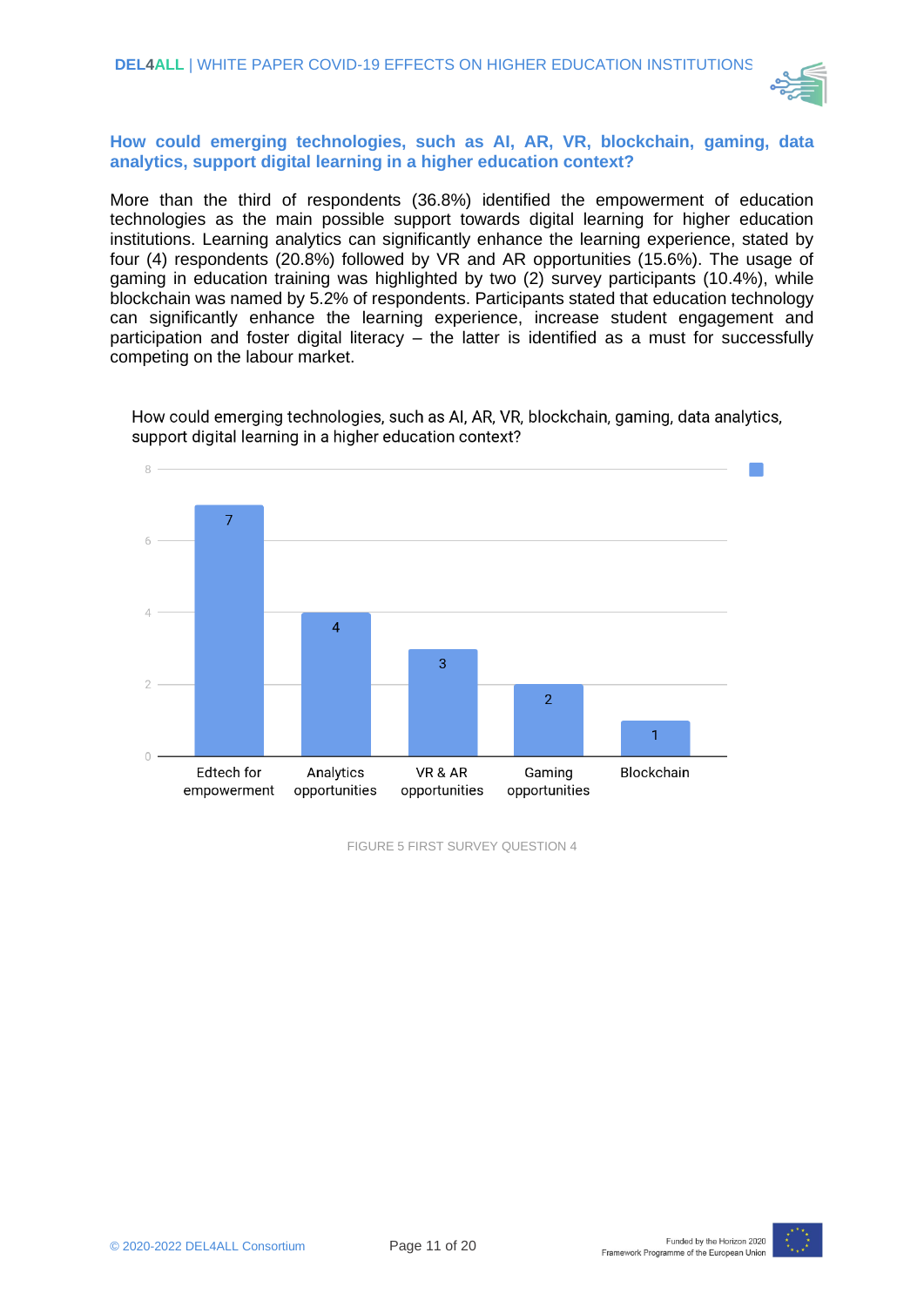

#### **Which concrete examples of emerging technologies can you identify that can improve the quality of life long learning?**

Four (4) respondents (20%) see a great potential for the immersive technologies AR and VR to enhance the learning experience: These tools are considered to be beneficial for STEM related learning activities, simulations and lab work, augmented human learning and decision making, and to illustrate how complex subject matters can be taught in an experiential way. Personalised learning was identified by three (3) respondents (15%) as a possible improving opportunity for lifelong learning. Two (2) respondents (10%) also see gaming as a potentially beneficial tool for the educational context, followed by blockchain for secure learning certificates, and additionally the learning management systems. Virtual assistants & chatbots for supporting academic learning, social media, and conference tools were also highlighted by participants (5%).

Which concrete examples of emerging technologies can you identify that can improve the quality of life long learning?



FIGURE 6 FIRST SURVEY QUESTION 5

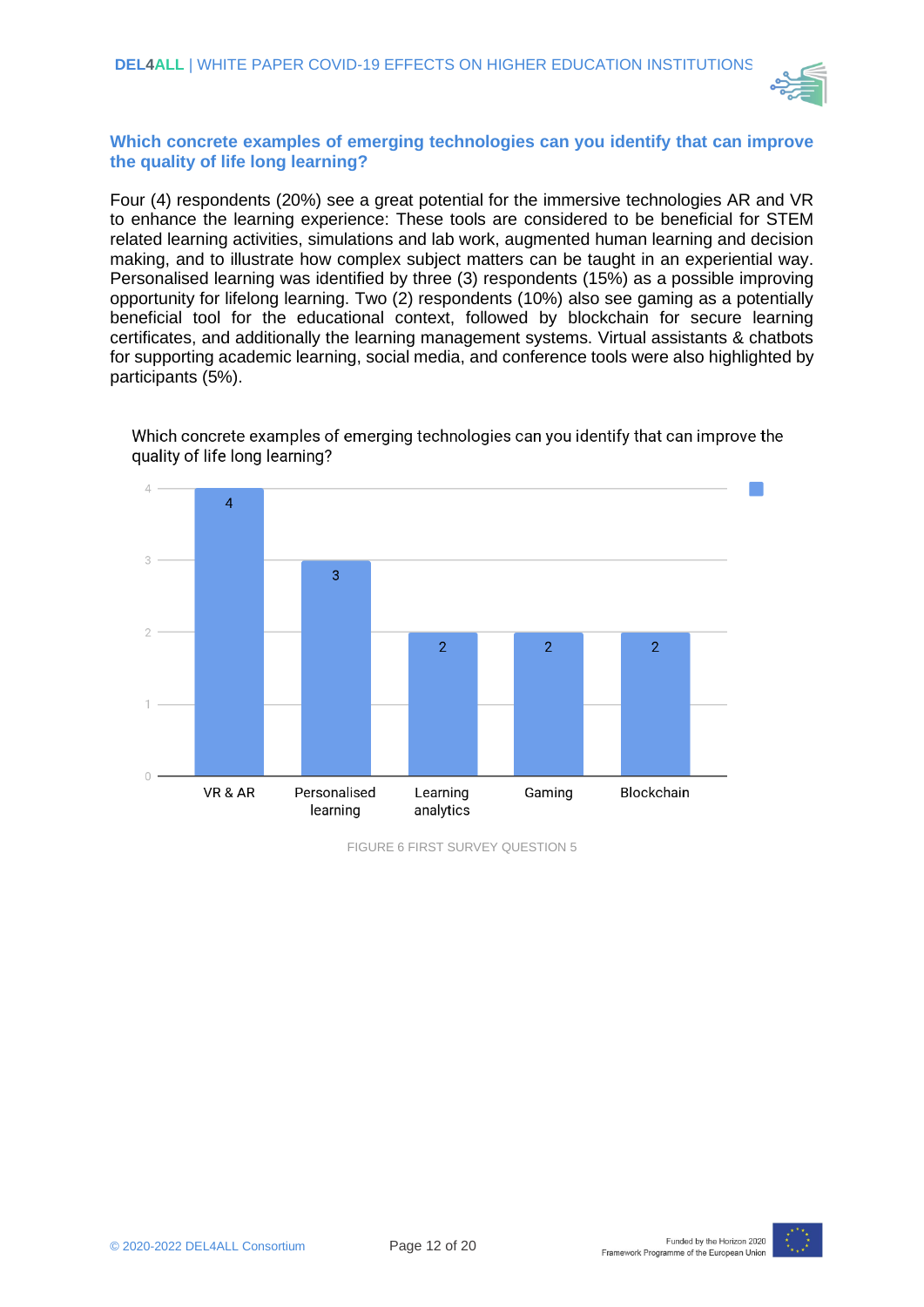

#### **In your opinion, what permanent post-pandemic changes will there and should there be to education?**

More than ten (10) respondents (40.7%) expect a larger adoption of online communication, collaboration and coordination as well as more digital forms of learning and assessment. Moreover, they predict more blended-learning scenarios replacing face-to-face sessions and a shift to collaborative and community-based learning methodologies. The second main change identified is related to the way students will learn in the future. Six (6) survey respondents (22.2%) expect more autonomous, decentralised studying, learning and working environments as well as a focus on personalised, student-centred learning pathways. The third main change, according to two (2) experts (7.4%) is the shift to Open Educational Resources (OER), more decentralised, remote learning and working, more multidisciplinary endeavours in course provision and the replacement of old infrastructures. Stronger capacity building programmes for educators, and more trust in online learning were named by 3.7% of respondents.



In your opinion, what permanent post-pandemic changes will there and should there be to education?

FIGURE 7 FIRST SURVEY QUESTION 6



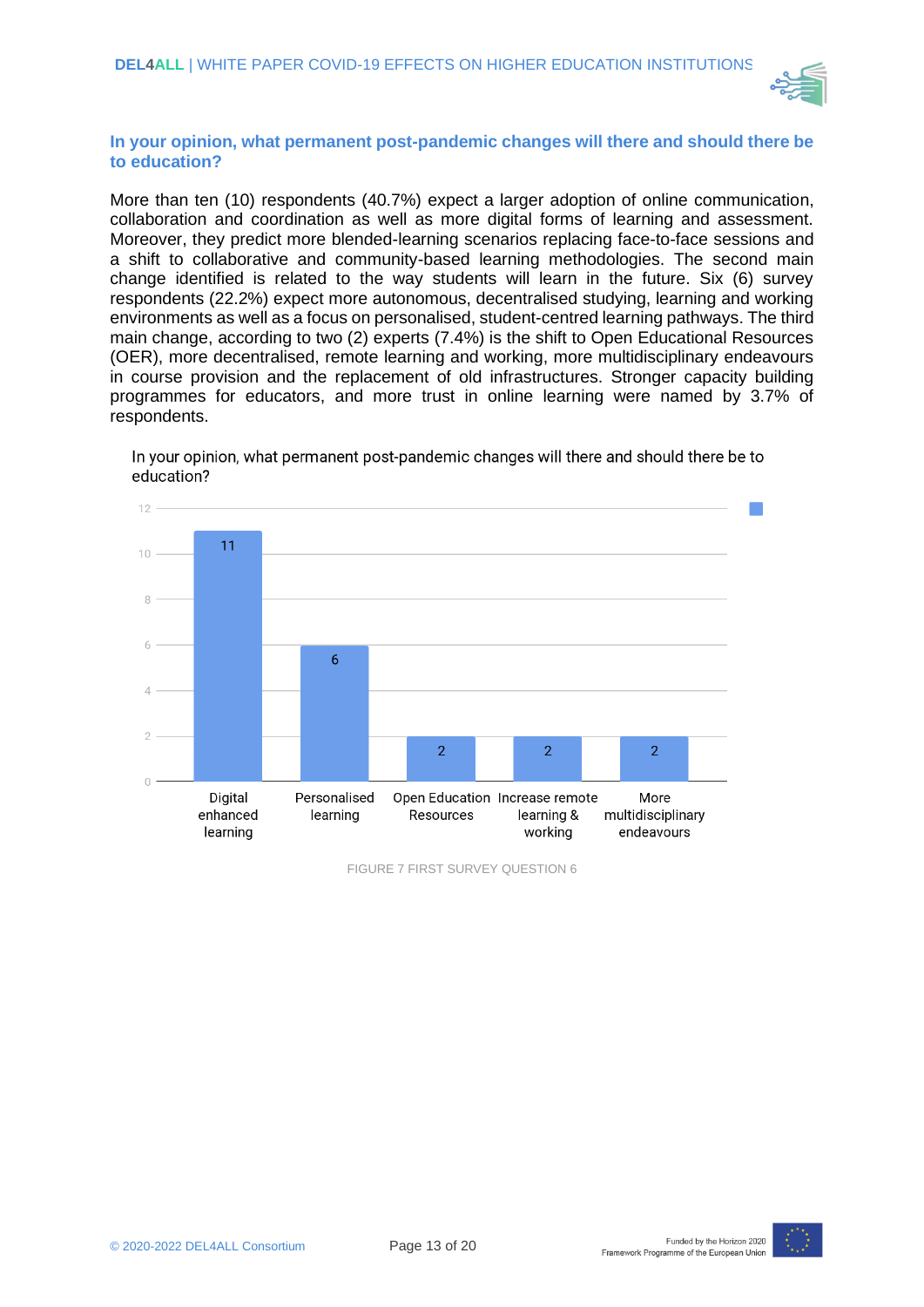

### <span id="page-13-0"></span>**2. SECOND SURVEY**

#### **Which main challenges does the COVID-19 emergency present to higher education institutions?**

More than a third of the respondents identified "ensuring high quality online education", "teaching staff's lack of experience with online education", and "difficulty in engaging and interacting with students" as the three main challenges. For more than 26%, converting offline teaching into online teaching material is a main challenge. Six (6) respondents (20%) experienced extra workload when moving from offline to online teaching, and four (4) of these six respondents reported the challenge of ensuring high quality online education. Four (13.3%) survey participants referred to the lack of online teaching infrastructure in education institutions and two (6.7%) stated difficulties with the setup of appropriate infrastructure. Inflexible administrative processes inside the educational institution were highlighted by 10%. Four (4) respondents identified online examination and assessment as a significant challenge. Respondents that mentioned difficulty in engaging and interacting with students also identified extra workload; turning offline into online teaching material; a lack of online teaching infrastructure; or teaching staff's lack of experience with online education. Survey participants also identified privacy issues.



Which main challenges does the COVID-19 emergency present to higher education institutions?

FIGURE 8 SECOND SURVEY QUESTION 1

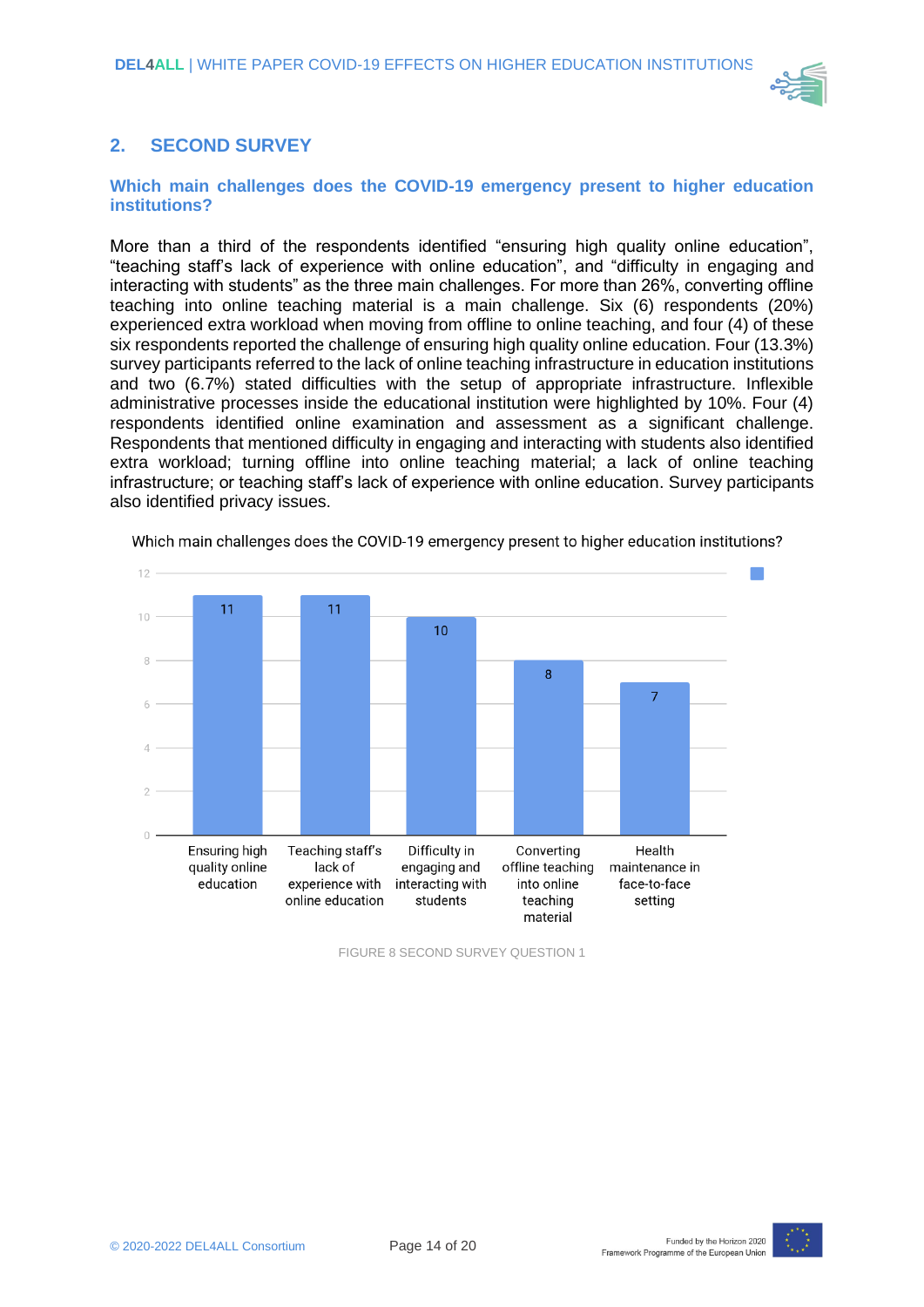

#### **Which main opportunities does the COVID-19 emergency present to higher education institutions?**

Over 30% of respondents highlighted the need for improving the infrastructure of online teaching, while the same percentage (30%) of survey participants proposed increasing skills and competencies of staff, suggesting a possible correlation between the variables. The demand for speeding up policy changes within the institutions is supported by a third of respondents, who also associate such change as facilitating opportunities for lifelong learning. The COVID-19 emergency indicates the need to transform the formal education system by strengthening the relevance of technology in education, both acknowledged by 26.7% of respondents. Six (6) survey participants (20%) argued for better alignment between the education system and the needs of the future labour market and reaching a broad learning audience. 10% of respondents suggest that a focus on equity, diversity, universal learning design, and more student personalised learning opportunities will reap benefits. One (1) of each respondent (3.3%) stated that IT should not only be aligned, but be a fundamental part of the Higher Education Institutions (HEI) strategy, adding the need for improvement of online teaching, offering flexibility for students and a re-thinking of traveling guidelines.



Which main opportunities does the COVID-19 emergency present to higher education institutions?

FIGURE 9 SECOND SURVEY QUESTION 2



Funded by the Horizon 2020

Framework Programme of the European Union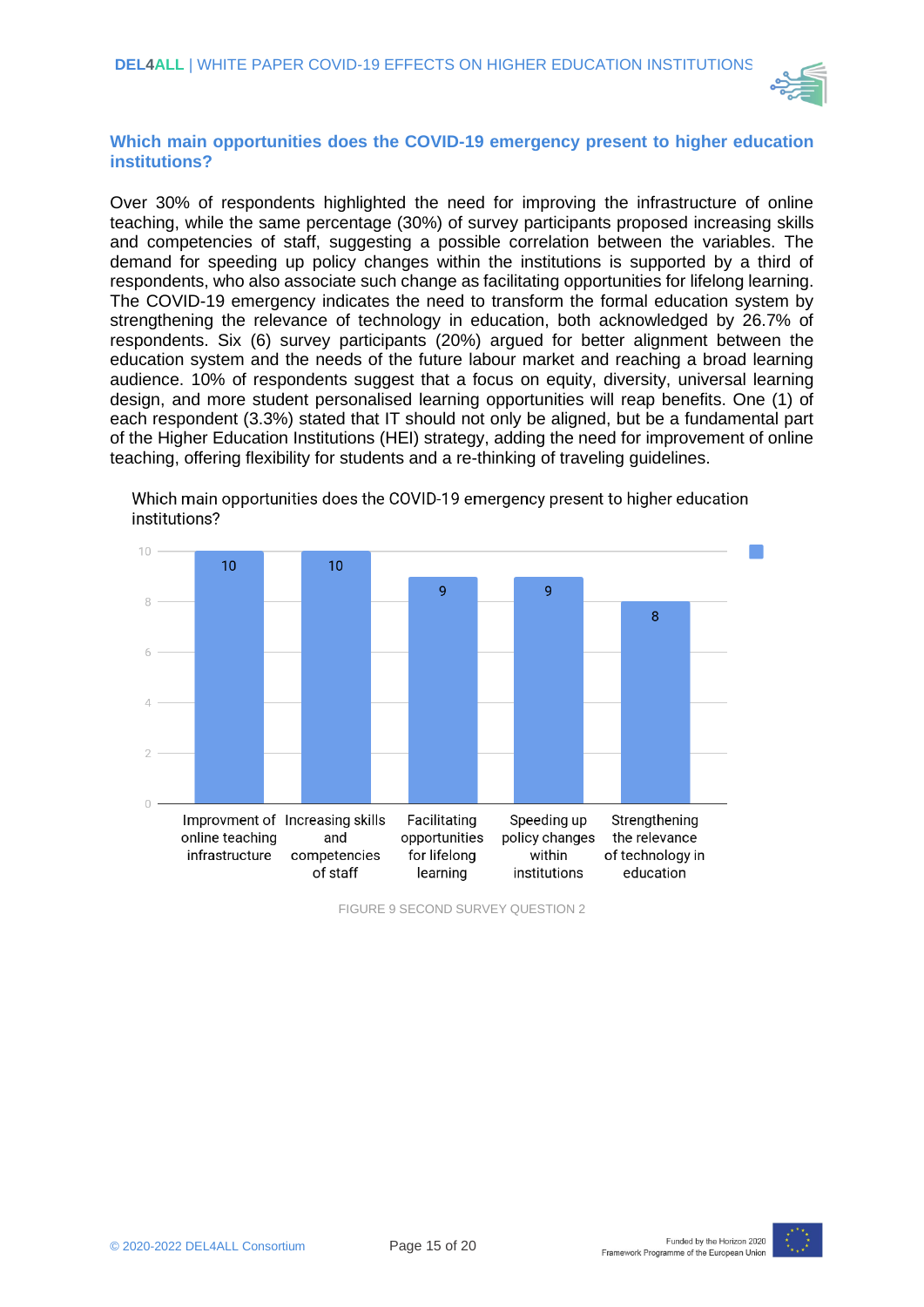

#### **Which main actions do you expect from authorities (e.g., European Commission, local governments, education policy makers) to support education technology in a higher education context?**

Budgetary support is the main expected action from the authorities, according to thirteen (13) responses (43,3%) of the respondents, followed by encouraging open debate about the future of education and assistance with capacity building and skills development for teaching staff, both identified by 40% of the survey participants. One of the main required outcomes of the DEL4ALL project, the sharing of best practices between higher education institutions, is considered to be essential by 30% of the respondents. Eight (8) participants (26.7%) recommended further support in research activities, and seven (7) respondents (23.3%) suggested facilitating cross-institution exchange and community building, as well as launching more regulations for digital education. Four (4) respondents (13.3%) highlighted the need for an established concept to improve teaching infrastructure. In addition, 3.3% of survey participants encouraged establishing an EU standard for online education, building a transversal vision for Lifelong learning (LLL), and Personal Learning Profile (PLP), as well as identifying and sharing governance frameworks. Moreover, 3.3% of respondents also advised connecting funding to the digitalisation of learning delivery and supporting higher education context with assessment and certification practices.

Which main actions do you expect from authorities to support education technology in a higher education context?





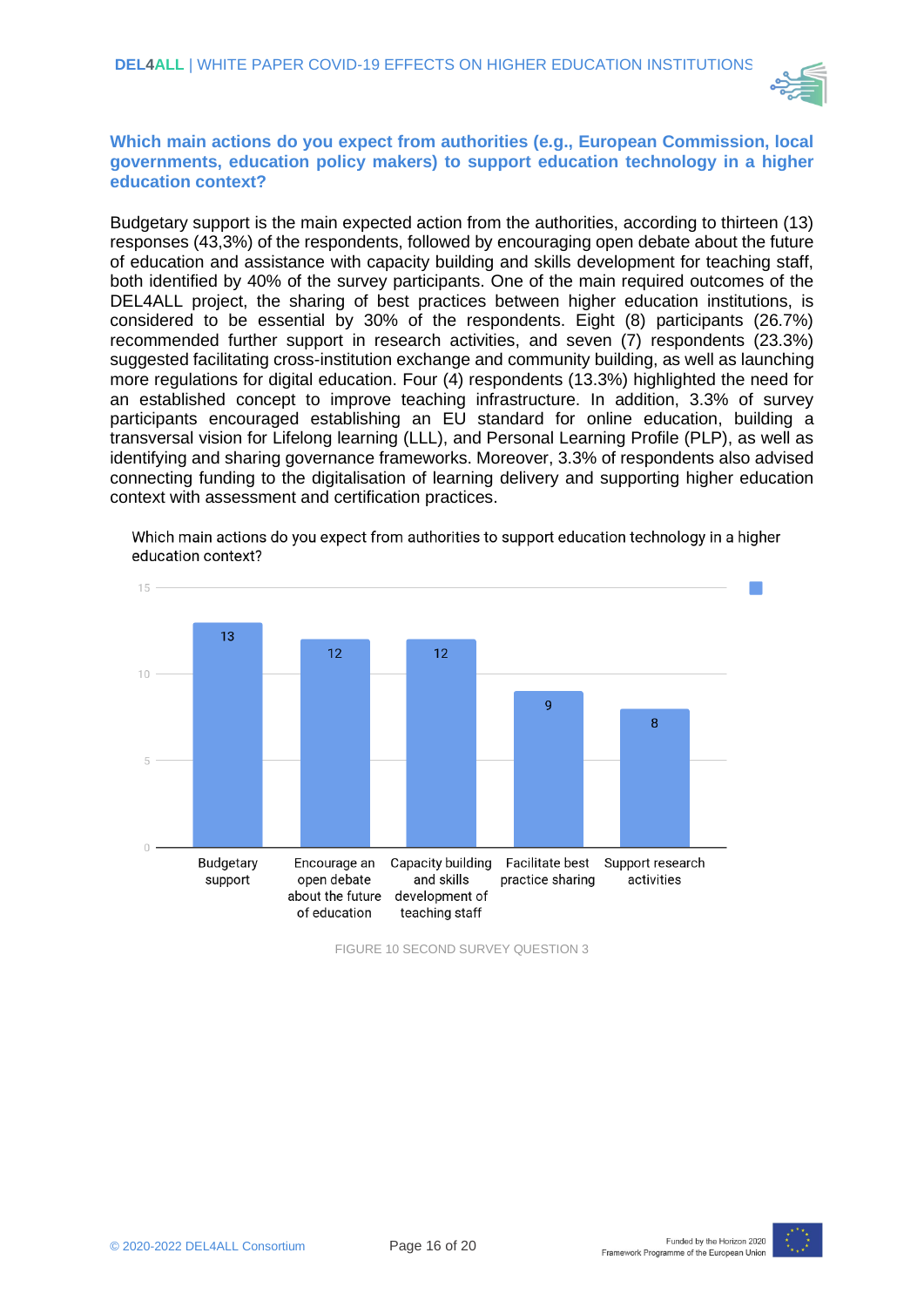

#### **Which emerging technologies (e.g., AI, AR, VR, blockchain, gaming, data analytics) can support digital learning in a higher education context?**

More than half of the respondents (53.3%) identified virtual learning platforms as the most relevant support of digital learning in a higher education context. Conference tools, data analytics, and learning games are also beneficial to develop new learning environments based on more than 30% of the responses. Seven (7) survey participants (23.3%) are supporting the use of artificial intelligence and blockchain, while 16.7% and 13.3% of respondents encourage applications such as augmented- and virtual reality. Two (2) participants (6.7%) identified with the need for machine learning and virtual assistant applications in digital education. In addition to this, the use of social media platforms and various training programs such as apprenticeships, internships, and virtual traineeships are considered to be essential components of solutions dependent on emerging technologies, and selected by 3.3% of the survey participants.

Which emerging technologies (e.g., AI, AR, VR, blockchain, gaming, data analytics) can support digital learning in a higher education context?



FIGURE 11 SECOND SURVEY QUESTION 4

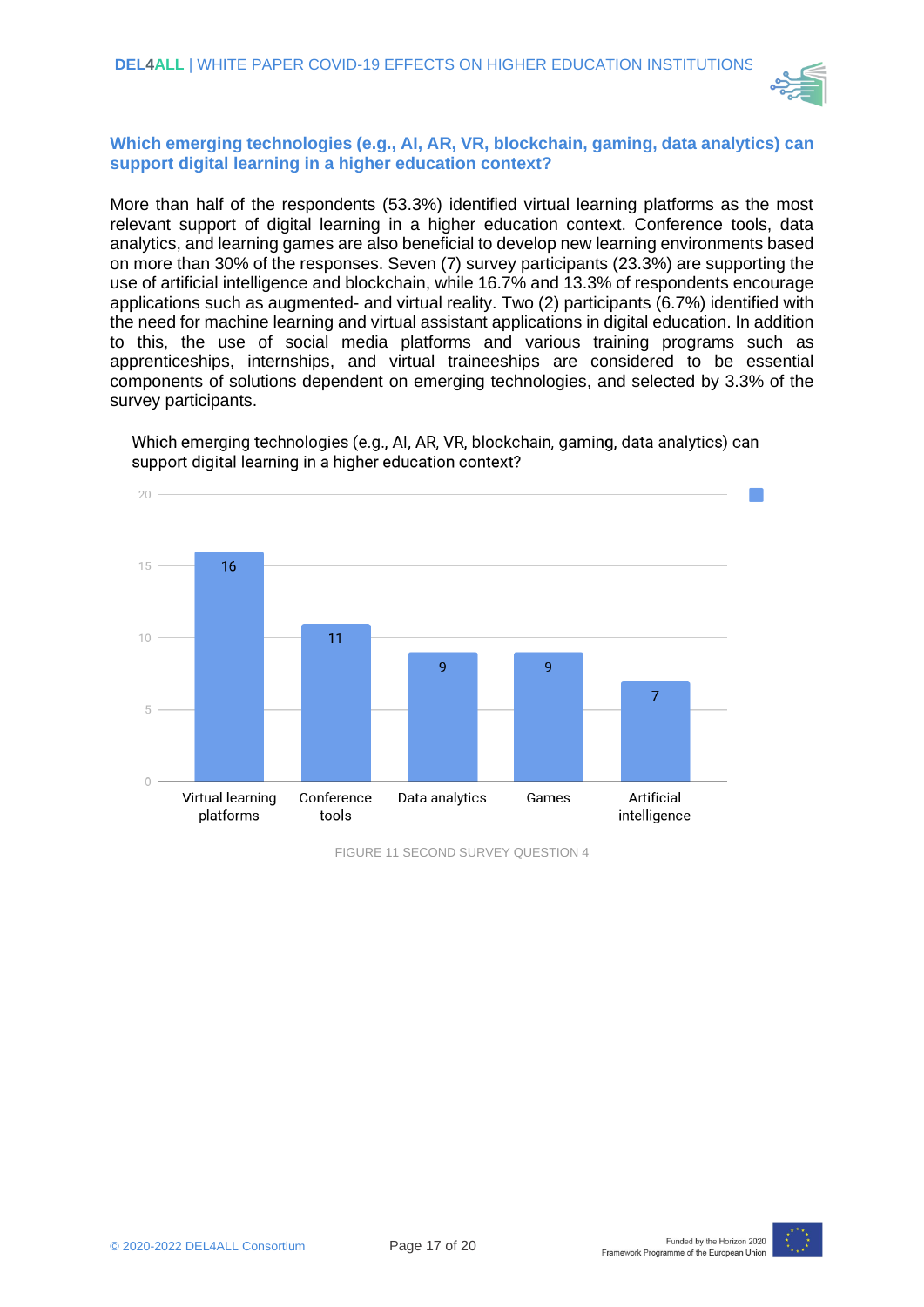

#### **Which permanent post-pandemic changes will there be to education?**

The mix of online and offline learning methods deployed in blended learning was anticipated as the most permanent post-pandemic change by 66.7% of respondents, leading to more digitalised learning (50%), and to the digital skills development of educators (46.7%). Seven (7) survey participants supported co-and peer learning through virtual team spaces for teachers and learners and six (6) suggested more focus on credible digital certificates and the digital transformation of education as a whole. The increased use of Open Education Resources was identified by 13.3% of the respondents, while more personalised learning was suggested by 10.0% of the participants. Two (2) respondents suggested the replacement of "old" teaching and learning infrastructures, such as the traditional textbook and teacher directed memorisation and recitation techniques, and one (1) participant recommended more decentralisation.



Which permanent post-pandemic changes will there be to education?

FIGURE 12 SECOND SURVEY QUESTION 5

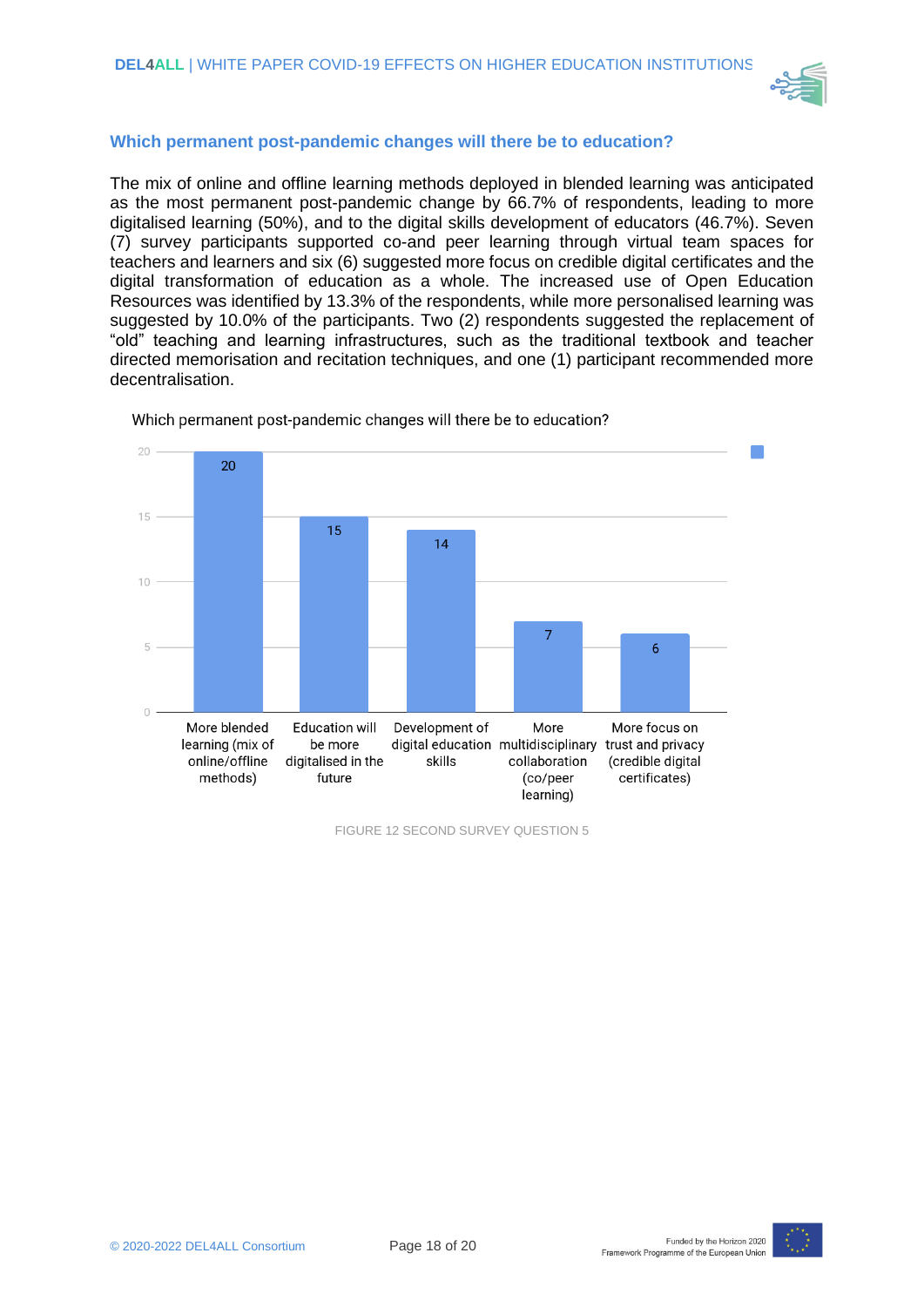

## **8. CONCLUSIONS**

<span id="page-18-0"></span>The results of our surveys show that the COVID-19 pandemic exposed structural weaknesses in the current higher education systems. The digital education experts reported incompatible teaching materials, non-existent infrastructure, and a lack of skills, and expect more focus on digital enhanced and personalised learning as well as Open Educational Resources. The surveys also resulted in highlighting the need for a digital enhanced learning guide with structured concepts, standards, and best practices. Respondents also identified open educational resources, virtual learning platforms integrated with learning analytics, digital games, and artificial intelligence as resources for digital learning in higher education.

Both the first and second survey suggested budgetary support from the European Commission and expressed a need for regulation and legal frameworks to protect staff from being "replaced" by technology and for enabling rapid contracting of services. Furthermore, experts encouraged support for an open debate about the future of education and assistance with capacity building and skills development for teaching staff.

The DEL4ALL survey analyses were released and discussed within our expert community via online meetings, such as a workshop and webinar, where participants could comment and respond to our findings. The participants identified the lack of investments in digital learning in private and public level and the need of technology based interactive learning process and learning management systems (LMS) with the project designed approach. Attendees also urged to rethink the business model of teaching, capitalising on the upskilling, development and adoption of the new technologies and the positioning of the different technologies on the value chain. The European Commission highlighted their aim of tackling on European tools and their objectives included in the revised European Action Plan 2021-2027.